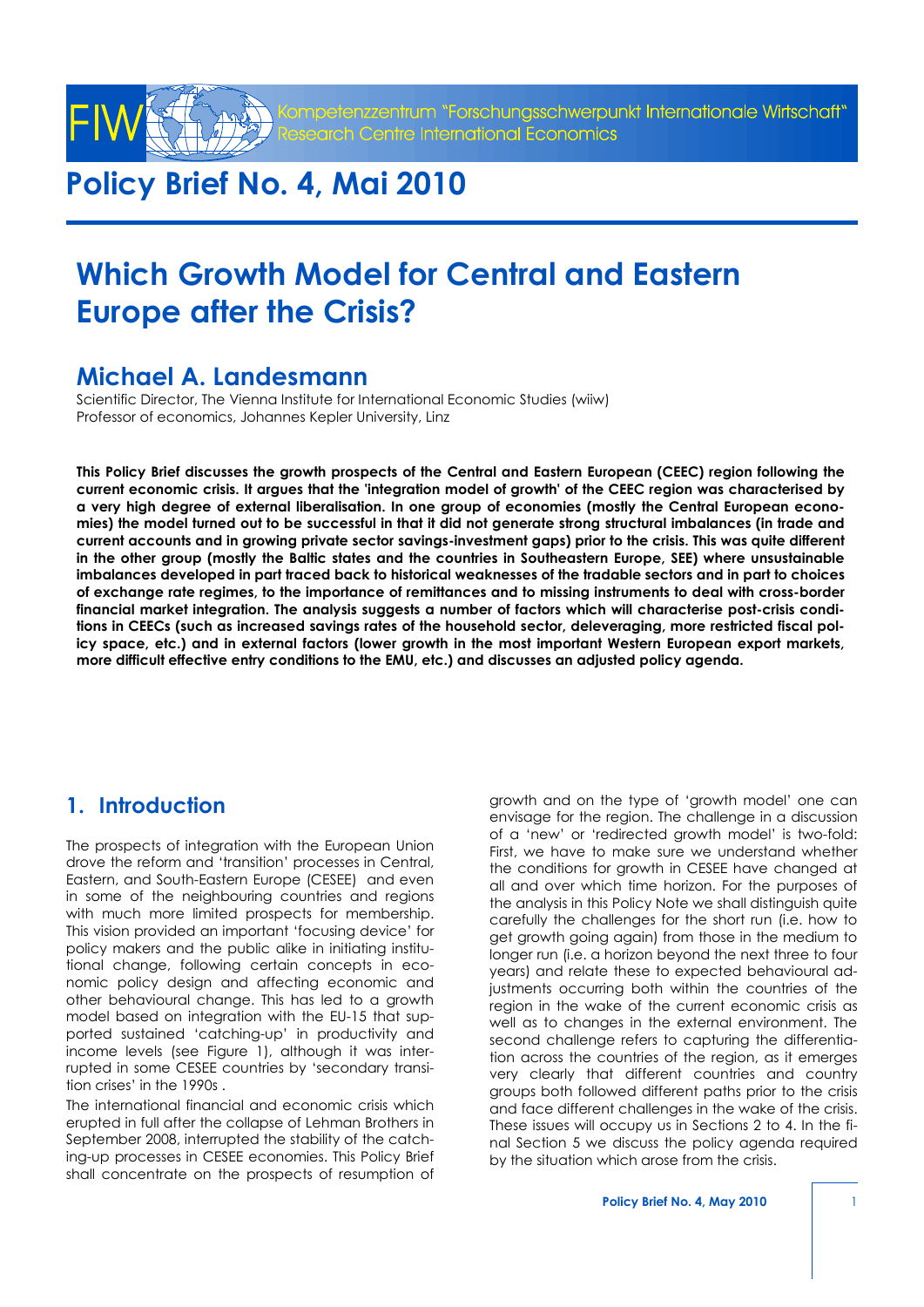#### *Figure 1: GDP at constant prices*

*Average annual growth rates, 1995-2002 and 2002-2008, in %* 



*Source: wiiw Annual Database incorporating national statistics, Eurostat.*

### **2. A 'new growth model' in the making**

Taking up the issue of a 'new growth model', we must delineate first what characterized the 'old model' in order to understand which features are likely to change as a result of either changed characteristics and reactions of market participants resulting from the

crisis or because policy makers face different constraints and embark on a change in their interventions.

The older growth model was accompanied and in parts determined by a fast attempt to reach candidate and then membership status of the EU as quickly as possible: an up-shot of this attempt was the choice of a model of 'catching-up' which adopted a very high degree of liberalization in external (and internal) economic relations. Trade was liberalized, there was a commitment to free international capital movements (in all its forms) and financial markets were opened up to foreign financial institutions. Foreign banks attained in most countries of the region dominant market positions.

Liberalization and openness in external economic relations coincided with a classic process of 'conver*Figure 2: Industrial production* 

*cumulative change, 1995-1990, 2000-1990, 2008-1990*



ductivity dynamics.

path with rates substantially above those of their Western neighbours even though such catching-up processes were at times (e.g. Czech Republic and Slovakia in the late 1990s, Poland in the early years of the 2000s, Hungary after that) interrupted by policy mistakes (such as too early peg in the exchange rate, at times mistakes in monetary policy or profligate fiscal spending) or by misalignments in wage and pro-

gence', i.e. CEE economies *Note: ME; RS data for 1995-1990 refer to CS*

embarked on a growth *Source: wiiw Annual Database incorporating national statistics, Eurostat.*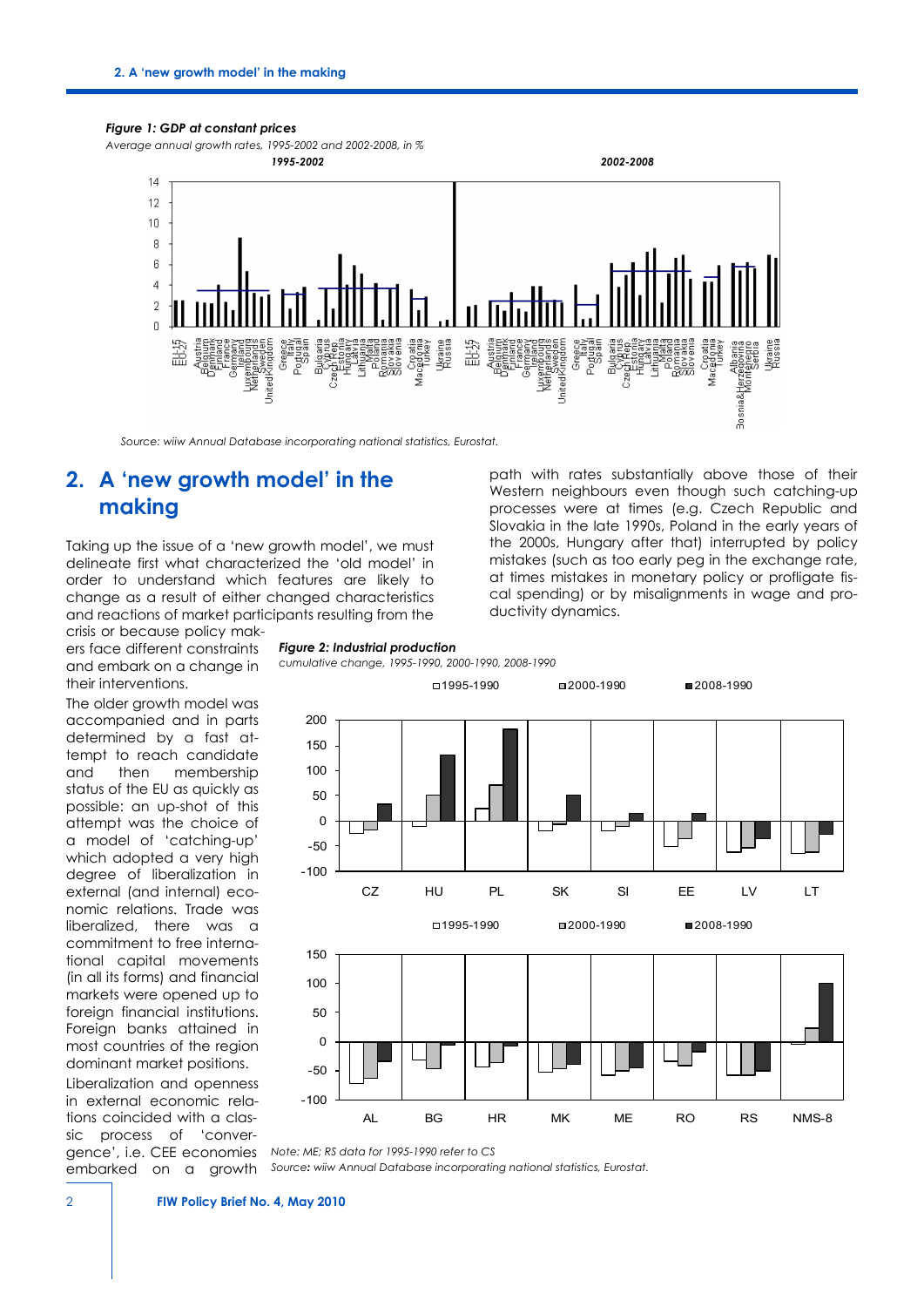Over the period 2002-2008 (see Figure 1) all CESEE economies experienced significantly higher growth than countries in Western Europe. Underlying this growth performance is the scope of any lower income, lower productivity economy to benefit from technology transfer (to be interpreted in a wider sense including the adoption of better organizational practices, improvements in institutions and behavioural practices) which is the main driver behind 'convergence' processes. Comparative growth accounting exercises (see e.g. World Bank, 2008) show that growth in TFP (total factor productivity) was by far the dominant factor explaining overall growth (see Box 1). In the case of the CESEE economies the speed of such 'technology' transfer was strongly supported by the anchoring in pre-accession and accession arrangements with the EU. This anchoring supported the fast and substantial influx of foreign investors which acted as important conduit of that transfer. Low relative unit labour costs combined with relatively high human capital endowment which made the region attractive to foreign investors; this induced fast technology transfer, access to high-income markets and the possibility to integrate into cross-border production networks. Some of the CESEEs (in particular, the five central European countries, CE) experienced a period of reindustrialization (i.e. fast growth in industrial production and in industrial exports) after the earlier period of deindustrialization at the beginning of transition. Furthermore, the CE economies showed evidence of significant qualitative upgrading of their industrial and export structures (see Landesmann and Stehrer, 2009 and Fabrizio, Igan and Mody, 2007)<sup>[1](#page-2-0)</sup>.

The Southeastern European (SEE) economies, on the other hand, had gone through a longer period of economic and political turbulence and hence they embarked on a process of renewed growth with a considerable time lag. They had to struggle with the long-term impact of a much more protracted period of industrial production decline (see Figure 2) which opened up a sustained gap in trade balances. This had grave implications for their vulnerability to external shocks to which we shall return below. The Baltic countries experienced phenomenal growth from the second half of the 1990s onwards, and in line with many SEE countries adopted various versions of fixed exchange rate regimes. The purpose was often to cover for the lack of trust in domestic monetary authorities and to avoid large exchange rate fluctuations that can characterise shallow foreign exchange

l

markets. By fixing the exchange rate, these countries may have also wanted to speed-up financial and monetary integration with the eurozone. This choice of exchange rate regime played an important role in the type of imbalances which developed and contributed strongly to sustain and accentuate the problem with deteriorating trade balances.

#### **The importance of total factor productivity (TFP) in the CESEE region**

Total factor productivity (TFP) was the dominant component amongst growth determinants in CESEE before the crisis, as indicated in *Figure B1*.[2](#page-2-1) The figure suggests that TFP growth was faster in CESEE countries in 1999-2005 than in any other region of the world, except China and CIS.[3](#page-2-2) A crucial question is whether such high TFP growth can be expected to resume after the crisis.

#### **Figure B1 Total factor productivity (TFP) developments**



*(B) Components of growth in different regions of the world in 1999- 2005*



*America and the Caribbean; SEE = South Eastern Europe; the Region = all transition countries.*

*Source: Figure 5A and Figure 5B from World Bank (2008), p. 11.*

-

<span id="page-2-1"></span><span id="page-2-0"></span>There were also other factors at work in the successful 'growth models' of the CEs:

<sup>•</sup> changes in educational structures and hence the skill structure of the 'future' labour force (for this see Applica and wiiw, 2009);

<span id="page-2-2"></span><sup>•</sup> a change in sectoral and regional economic structures which meant difficult adaptation processes, but this resulted in more forward-looking patterns of sectoral and regional growth (see e.g. Roemisch, 2009).

TFP is measured as the "residual" part of total output growth not explained by capital and labour. Its measurement is even shakier for CESEE and other transition countries than for advanced economies due to the lack of reliable capital stock data. Furthermore, TFP can capture cyclical movements in output as well.

<sup>3</sup> Iradian (2007) reaches a very similar conclusion.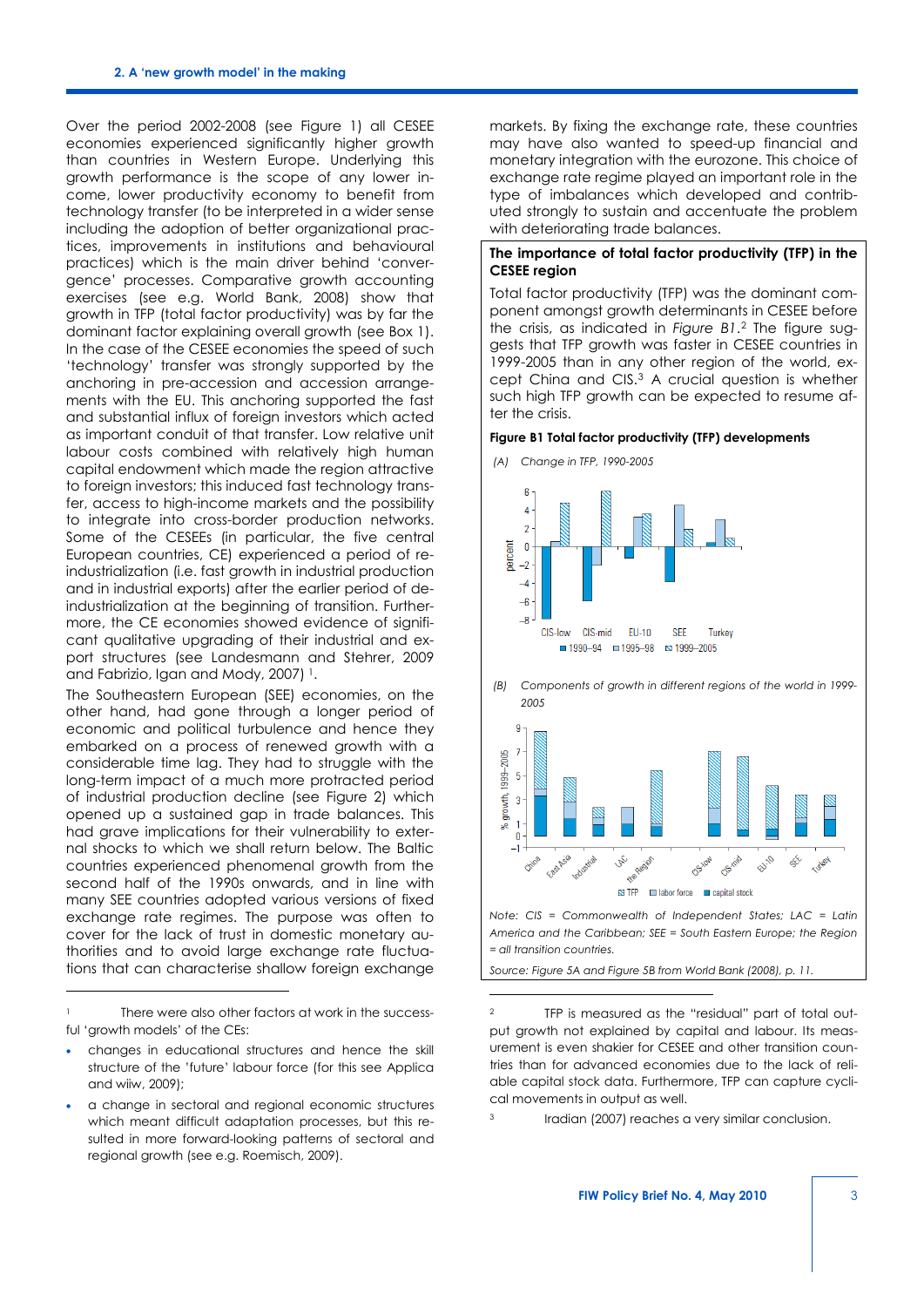

**Figure 3: Trade balances of goods and services and income balances, 1995-2009** in % of GDP

*Note: Notice that scales vary across figures.*

*Source: wiiw Annual Database incorporating national statistics, Eurostat.*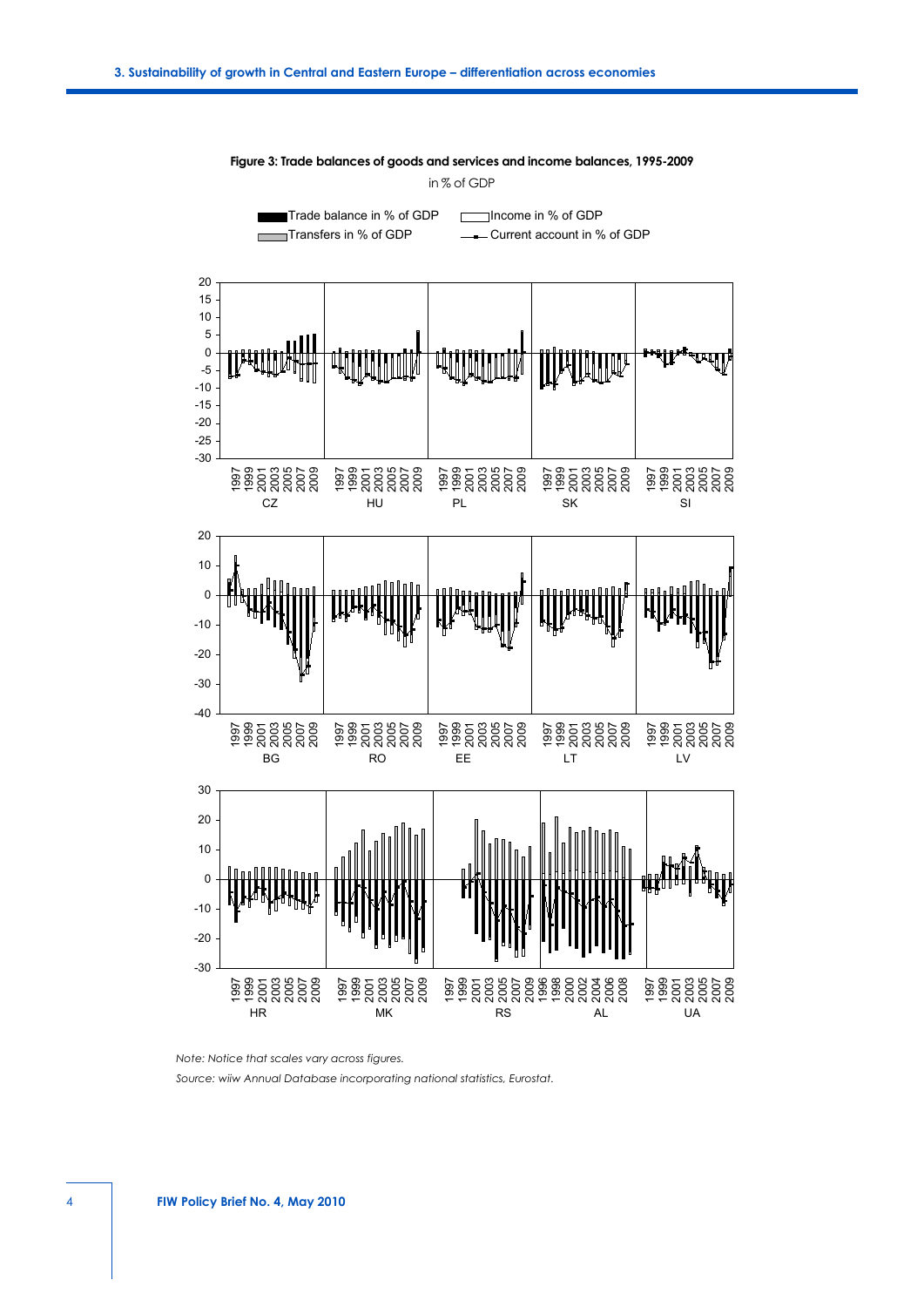## **3. Sustainability of growth in Central and Eastern Europe – differentiation across economies**

Together with a move towards a sustained highgrowth and catching-up phase in the new millennium, we saw amongst CESEE economies examples of real improvements in conditions for long-run sustainability both with respect to external accounts and fiscal conditions. As regards external accounts, five Central European (CE) economies witnessed improvements in trade accounts over the past decade even in a period when these economies experienced positive growth differentials relative to their main trading partners (see Figure 3); deficits in current accounts were mostly due to negative entries in the income accounts which reflected the profits made by interna-tional investors<sup>[1](#page-4-0)</sup>. This has been combined with qualitative up-grading in their export structures as discussed earlier. Hence, these five CE economies were on a robust path towards sustainability of external accounts and the main worry was periodic strong upward pressures on the exchange rate through strong capital inflows. In some countries, the relative movements of productivity and labour costs also impacted upon competitiveness and external accounts in specific periods.

On the other hand, as also emerges from Figure 3, there is a range of economies, especially in Southeastern Europe and in the Baltics, where the evidence did not point towards external sustainability. Trade accounts continued to deteriorate and transfers were insufficient to compensate for this; as a result these countries witnessed – before the crisis – at times dramatically worsening current accounts. These economies suffer from persistent weaknesses of their tradable sectors. The underlying issue here is the dramatic fall in industrial production in the early phase of transition from which these economies did not properly recover so far (see earlier Figure 2). Particularly problematic in this respect are over-valued exchange rates (see Holzner, 2006; Egert, 2005; Brender and Pisani, 2010) either due to exchange rate regime choices and associated monetary policies, or in some countries entrenched by a type of Dutch disease partly due to the importance of remittances, and partly based on the importance of the tourism sector, all of which hinder the development of a sufficiently sized and competitive export sector.

<span id="page-4-1"></span>From this viewpoint, the crucial issue for sustainable catching-up processes in Central, Eastern and Southeastern European economies is to *support conditions* 

j

*for the successful development of the tradable sector* so as to achieve convergence without incurring strong current account vulnerabilities.

The conditions for an 'adapted growth model' in the light of the after-effects of the current crisis should therefore take account of the rather different situations found in the two groups of economies: (i) the relatively successful CEE economies and (ii) the economies in the Baltics and in South-eastern Europe which moved along an unsustainable path of external disequilibrium even before the crisis[2](#page-4-1) . Both these two types of economies will have to adjust to changes brought about by the crisis, but the magnitude of the challenge is quite different. Before discussing these adjustments let us however point to further differences between the two groups of economies:

Figure 4 gives the composition of capital flows in the capital accounts. While CEE economies (with the exception of Slovenia in the most recent period) showed no signs of a strong bout of net credit inflows outstripping FDI inflows, this was a striking feature of the Baltic economies. Bulgaria and Romania experienced sharp increases in both net credit inflows and FDI inflows. Baltic and SEE economies were hence strongly vulnerable to a change in financial market risk assessment as happened in the recent crisis.

Figure 5 reveals further differences regarding the allocation of foreign direct investment across different sectors of the economy. What we see is that four of the CEE economies have a share of FDI stock in manufacturing – a sector with a high trade share – which is above or close to 40%; in most of the Baltic and Southeast European economies it is substantially below that. On the other hand, FDI shares are particularly high in a number of the SEE and Baltic economies in financial intermediation and in real estate. Hence there is a significant difference in the roles which FDI played in the different groups of economies in supporting the build-up industrial capacities and in its focus on tradable vs. non-tradable sectors. This supports the notion that the activity of foreign investors in the Baltics and the Southeast European economies contributed much less towards the build-up of a competitive and sufficiently sized tradable sector than it did in the CEs.

-

<span id="page-4-0"></span><sup>1</sup> Not only repatriated profits but also profits which are retained and reinvested by foreign firms in the host economy appear as negative entries in the income accounts.

<sup>2</sup> The principal issue in the CIS economies is lacking trade and production diversification and a lock-in in political-economic structures which are linked with this phenomenon; however, we shall not pursue this issue further over here (see, Landesmann, 2008).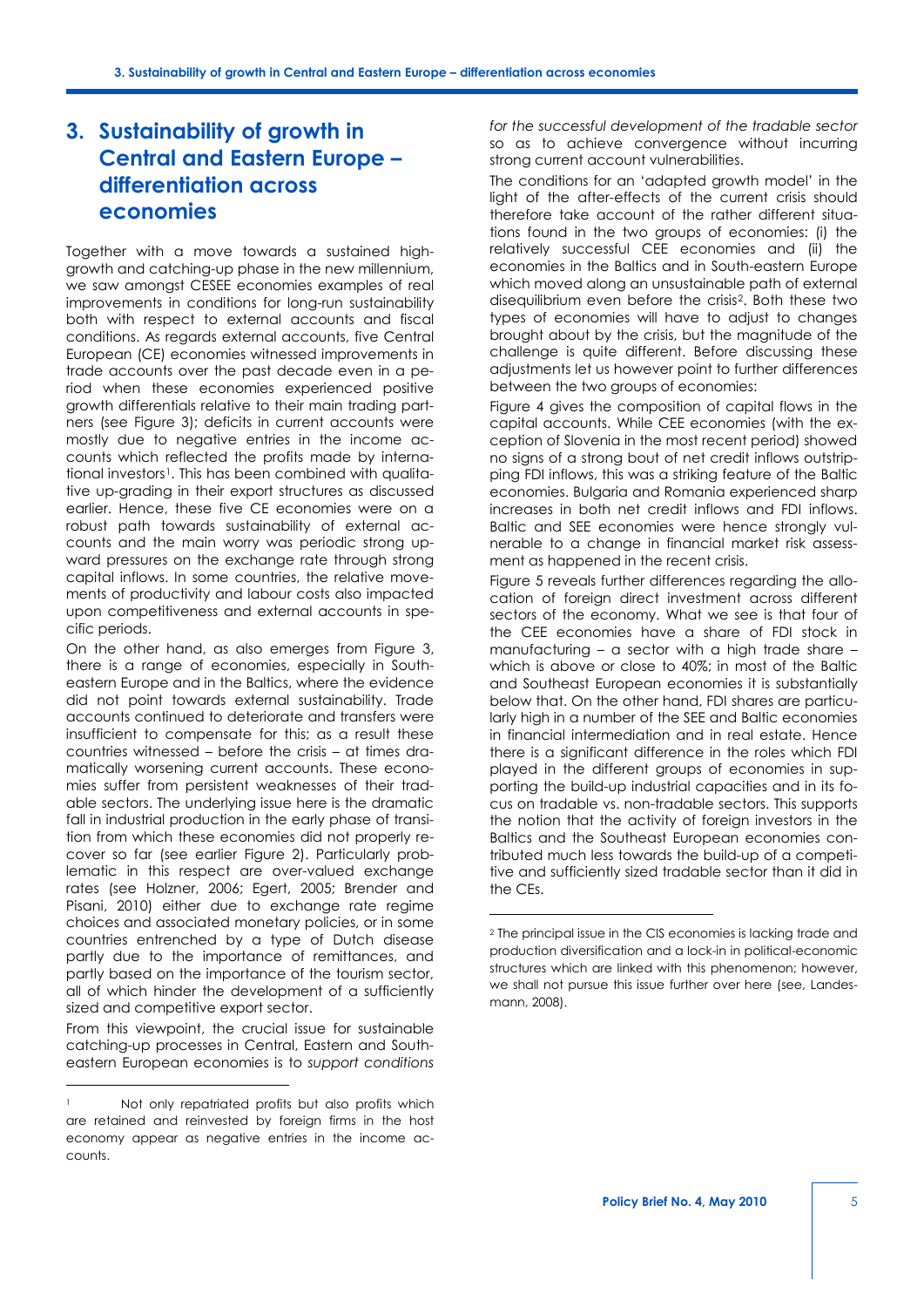#### **Czech Republic Hungary** - FDI - D- Portfolio - - Other capital (loans)  $\leftarrow$  FDI  $\leftarrow$  Portfolio  $\leftarrow$  Other capital (loans) 20 10 12 15 6 8 10 5 2 4  $\overline{0}$  $\mathfrak{c}$ -5  $\blacksquare$ -2 -4  $-10 -$ 1995 1997 1999 2001 2003 2005 2007 2009 1995 1997 1999 2001 2003 2005 2007 2009 **Poland Slovakia** FDI - D- Portfolio - - Other capital (loans) - - FDI - - Portfolio - - Other capital (loans) 8 15 6 10 4 5  $\overline{2}$ <u>al</u>  $\mathbf{0}$ 0 -2 -5 -4  $-10 -$ -6 1995 1997 1999 2001 2003 2005 2007 2009 1995 1997 1999 2001 2003 2005 2007 2009 **Slovenia Bulgaria** FDI  $-\Box$  Portfolio  $-\Box$  Other capital (loans) - FDI -D- Portfolio -D- Other capital (loans)  $\overline{\phantom{a}}$ 15 40 10 30 5 20 0 10 -5  $\overline{0}$ -10 47  $-15$ .  $-10 -$ 1995 1997 1999 2001 2003 2005 2007 2009 1995 1997 1999 2001 2003 2005 2007 2009 **Romania Estonia**  $FDI$   $-D$  Portfolio  $\neg$  - Other capital (loans) - FDI -D- Portfolio -D- Other capital (loans) 12 30 10  $20$ 8 10 6 4  $\overline{0}$ 2 -10 0  $-2 -20 -$ 1995 1997 1999 2001 2003 2005 2007 2009 1995 1997 1999 2001 2003 2005 2007 2009 **Latvia Lithuania** FDI  $-\Box$  Portfolio  $-\Box$  Other capital (loans) - FDI -D- Portfolio -D- Other capital (loans)  $\rightarrow$ 15 20 25 10 15 5 10 0 5  $\overline{0}$ -5 -5

#### **Figure 4: Net capital flows** % of GDP, 1995-2009

*Note: \* Hungary 2008 excl. IMF loans. Notice that scales vary across figures. Source: wiiw Annual Database incorporating national statistics, Eurostat.*

 $-15$ -10

1995 1997 1999 2001 2003 2005 2007 2009

1995 1997 1999 2001 2003 2005 2007 2009

-15 -10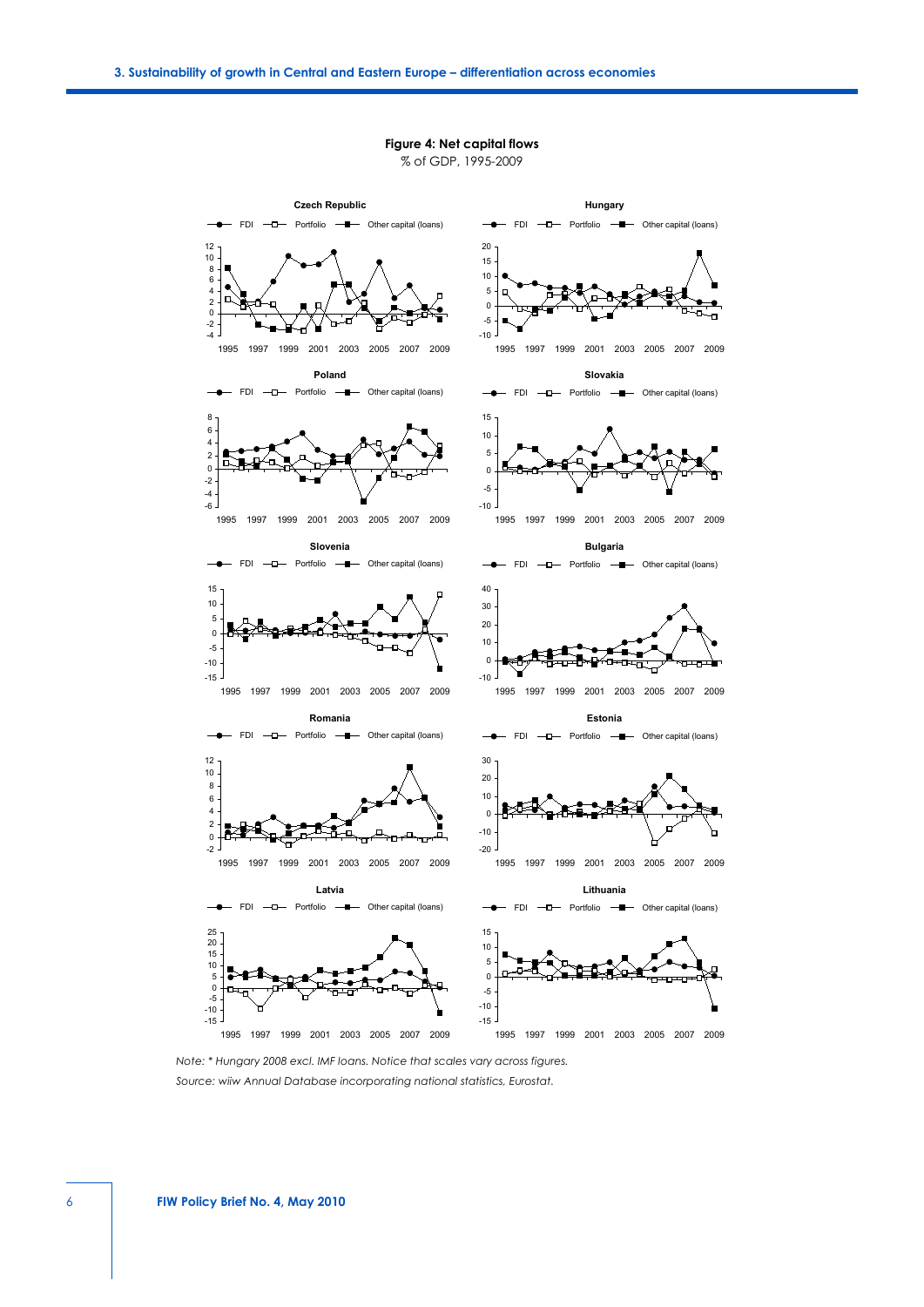

#### **Figure 5: FDI stock by activities**

as of December 2007, shares in %

*Note. Data for SK refer to 2006, data for AL refer to 2004. Source: wiiw FDI Database.*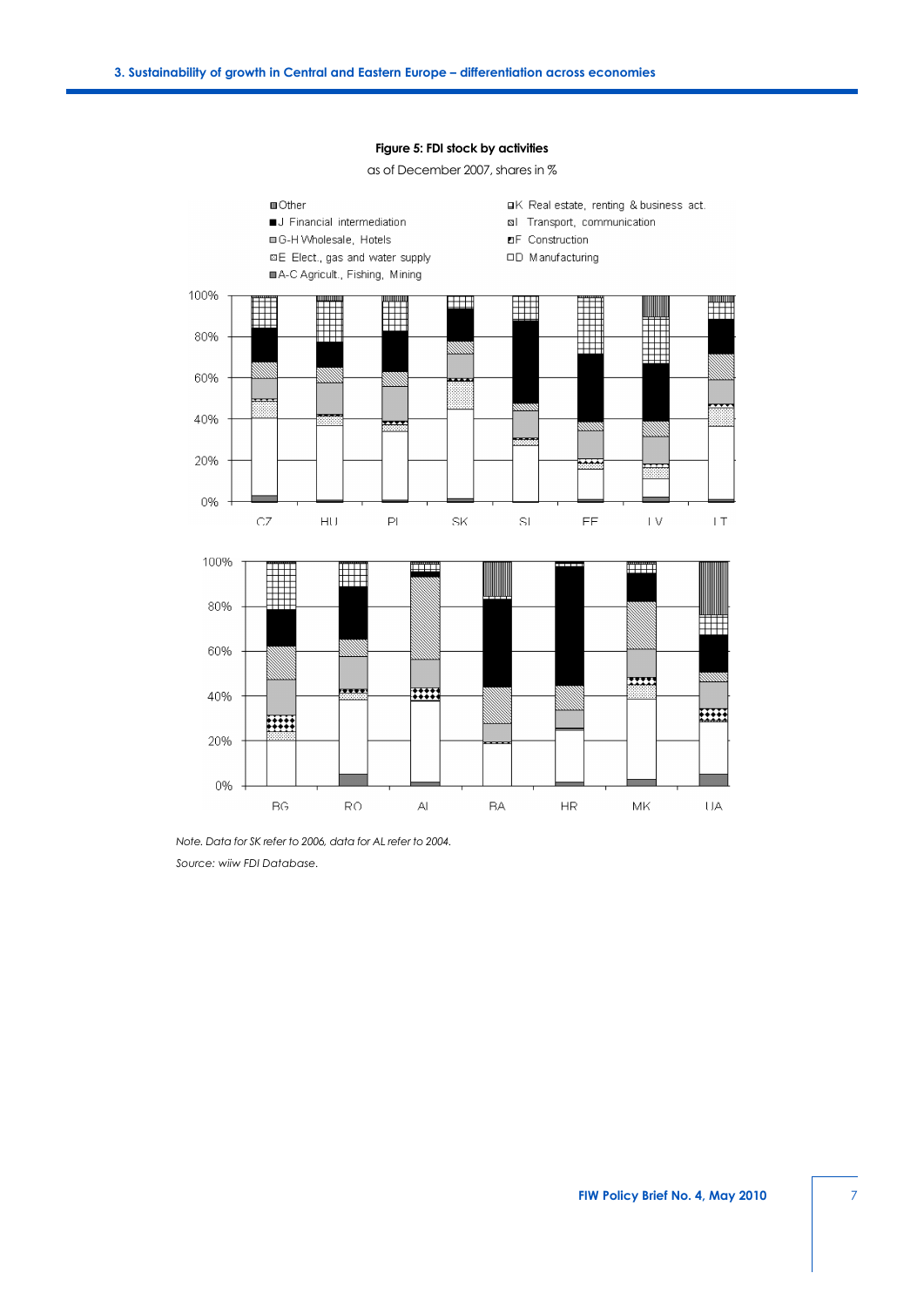#### **Figure 6: Savings and investment**

gross, in % of GDP



*Note: Notice that scales vary across figures.*

*Source: wiiw Annual Database incorporating national statistics, Eurostat.*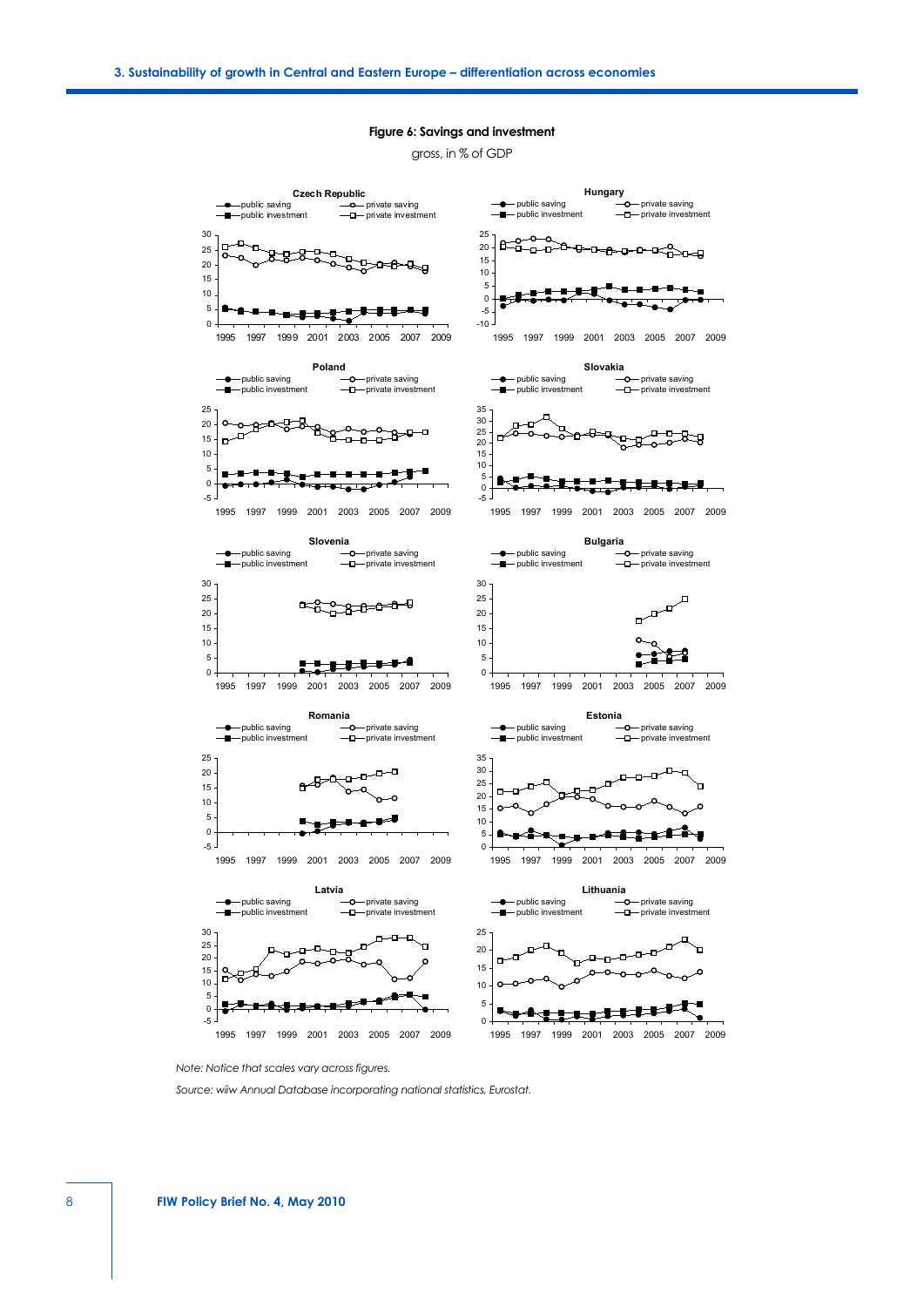Finally, we want to point to differences in the sizes and characteristics of savings-investment gaps in the two groups of economies. As can be seen from Figure 6, these are most striking in relation to private sector savings-investment short-falls which had to be covered through foreign borrowing. Roughly the same grouping of economies emerges in this respect. Hence strong growth of net credit inflows and large savingsinvestment gaps of the private sector in Baltic and SEE economies before the crisis indicate a problem of effectiveness of monetary policy and capital market regulation.

In summary, the analysis indicates that it would be wrong to speak of uniform problems with the 'growth model' across the entire range of Central and Eastern European economies and hence suggestions regarding the 'redesign' of such a growth model must take such differences into account.

On the one hand, there is a group of Central European economies which are not immune to incur policy mistakes (even severe ones such as the fiscal performance of Hungary over the past decade), but these economies have mostly been on track to deal successfully with one of the very important issues which have led to the development of unsustainable imbalances before the crisis. Their performance over the period prior to the crisis has shown that they have built up a reasonably competitive trading sector which got reflected in manageable current accounts and a continued interest of foreign investors in that sector which has also had the added benefit that the composition of capital inflows reflected this interest.

On the other hand, we presented evidence for the weaknesses of the tradable sectors in all other CESEE economies. Nonetheless these economies have also been able to achieve very high growth rates in the period before the crisis, but this growth performance stood on shaky legs and cannot continue in this form following a recovery from the crisis. Future growth in CESEEs will unlikely be supported by the extent of current account deficits and the inflow of credits we have witnessed in these economies before the crisis. Most of these economies went through a serious adjustment in current account developments during the crisis which reflected sharp drops in GDP and the 'sudden stop' reaction of international financial flows. However, the crucial issue is whether there are adjustment processes at work which will allow the resumption of growth without incurring severe external imbalances in the future (for a discussion of this issue, see Darvas,  $2010$ <sup>1</sup>.

j

## **4. Redesigning the growth model in the light if changed internal and external conditions**

In the following we shall discuss two sets of factors which will impact the 'growth model' in the CESEE region. We shall refer, on the one hand, to

- internal behavioural adjustments and new constraints and, on the other hand, to
- changed external circumstances

We start with the internal behavioural adjustments which are likely to prevail for a time following the recent crisis and commence with financial market developments.

The CESEE region has been the beneficiary of very large capital inflows, much higher (in relation to GDP) than was the case for other emerging market economies globally. In a sub-set of economies there was also evidence of very fast credit growth leading to substantial private sector debt. An important fallout of the crisis was that net capital imports slowed down or came to a complete halt, credits became much more difficult to obtain, and the private sector started to embark upon a process of de-leveraging. The crisis revealed significant earlier miscalculations in risk perceptions both in relation to asset values, in the evaluation of balance-sheet positions of some of the important actors in financial markets and of default risks of households and of businesses under changed circumstances; an important element of such risks relates to exchange rates. Finally, given these changed risk perceptions, the evaluation of sovereign public sector debt also changed.

A shared evaluation of the outcome of the current crisis is that risk perceptions are not going to revert to pre-crisis levels. If risk perceptions are going to remain at a higher level over a medium-run horizon, this means that credit conditions will remain tighter than they were before the crisis; this relates to both lending behaviour within the countries but also in relation to the outside world. In addition, the crisis brought about worse balance-sheet positions of banks and of households and this also leads to more cautious lending and borrowing behaviour. Hence one of the most important outcomes of the current crisis will be that transition and catching-up economies have to adjust to *more difficult financing conditions*, both concerning finance from domestic financial institutions as well as from the outside world. Economists will, however, find it hard to predict how long higher risk perceptions are going to last.

The second likely effect of the crisis is the behaviour of the household sector itself which has and will further experience a deterioration of its own debt and/or financing position. There is considerable variation across the different CESEE economies. In some economies the levels (and/or rates of increase) of

<span id="page-8-0"></span><sup>1</sup> See, for example, the April 2010 World Economic Outlook of the IMF.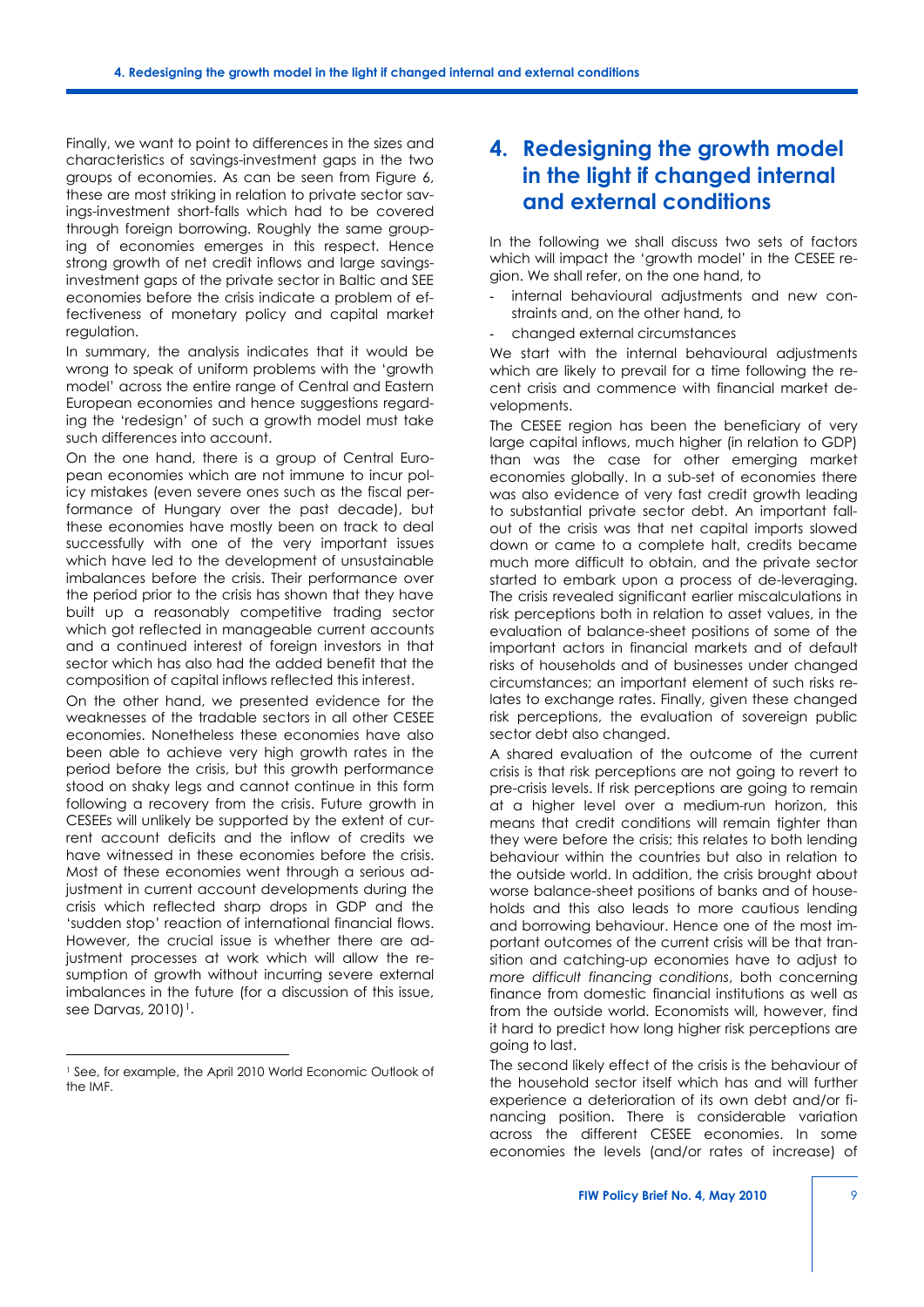household debt have been high or very high in the build-up to the crisis (Baltics, Romania, Croatia, Hungary) and this indeed has been one important reason for the vehemence of the transmission of the global financial crisis to this region. In three other economies (Albania, Poland and Serbia) levels of household debt might not have been that high, but depreciation of the national currencies led to a jump of household indebtedness in the cases where loans were taken out in foreign currency, though depreciation largely proved to be temporary. The implication of these financial constraints is that households have to rely more on own income sources and might be forced to reschedule loans implying higher savings rates. Other households will likely also undergo a process of voluntary de-leveraging, i.e. attempts to reduce the levels of their debt as lower expected income flows imply a lower longer-run wealth position of households. All this points to a *rise in household savings rates* in CESEE economies over the medium term.

Thirdly, *fiscal positions have and will significantly worsen* in the course of the crisis: lower incomes reduce tax revenues and the economic recession increases public expenditure commitments. Furthermore, some of the public debt is in foreign currency and hence the largely temporary depreciation of currencies affected public debt/GDP ratios. In a number of countries there was also an increase in debt to IFIs (IMF agreements). Hence although most CESEE economies (with the major exception of Hungary) went into the crisis with rather low public debt levels and governments could feel confident in a climate of high growth and relatively low interest rates that this debt could easily be serviced, the outcome of the crisis has significantly changed this perspective. While sustainability of fiscal positions did not seem a problem in a period of high growth, trend nominal appreciation of the currency and low interest rates, this scenario has now changed dramatically.

As regards fiscal policy, we want to mention two possible policy scenarios in so far as they affect mediumand long-run growth.

<span id="page-9-0"></span>In principle it is possible to have both a positive or a negative outlook on fiscal policy as it affects economic growth: The positive outlook would be that the stronger fiscal constraints felt as a result of the crisis would lead to a streamlining of public expenditure programmes. This could put pressure on reforming a host of social expenditure programmes in such a way that they get more targeted and the efficiency of administrative procedures gets improved. Furthermore, governments could use the opportunity to redirect resources towards growth-enhancing spending programmes. A negative outlook would be that pressures on public spending would lead to a relative neglect of public investment in favour of defending existing government programmes rather than their reform.

To summarize: The medium-run impact of the economic crisis upon CESEE will show up in

- more difficult internal and external financing conditions
- de-leveraging processes and higher savings rates of the household sector
- a worsened public debt situation and increased pressures to reform public expenditure programmes

Let us now move on and discuss the second set of factors, namely changes in external conditions which need to be factored in when redesigning the 'growth model' of the CESEEs. The following three factors are particularly relevant in this respect:

(i) Drop in the trend growth path of the main European export markets:

The expected longer-term impact of the crisis on potential growth paths is not only relevant for the CESEE region, but also for the main export markets of the countries in this region, namely Western Europe[2](#page-9-0) and this in turn will be a growth-dampening factor for the CESEE countries.

(ii) Reforms in the financial architecture at national, European and global levels

The experience of the crisis has shown that CESEE countries were very vulnerable to instabilities and shocks to global financial markets and, in the final analysis, these were the causes of the rather dramatic and unexpected, interruption of growth processes in CESEE economies.

Changes in the financial architecture will likely go in the direction of strengthening the capital-base of any future credit expansion, as well as empowering regulatory authorities to monitor macro-stability issues of financial (particularly banking) institutions. In all these areas, the growth processes in the CESEE region could benefit from such changes in regulation as in the past there were signs of overheated and misdirected expansion of credit (particularly when borrowing led to unsustainable bubbles) and lack of effective instruments which could be administered by domestic regulatory authorities particularly with respect to crossborder financial market transactions. Any agreements on regulatory reforms which tackle these issues of cross-border financial market integration might be beneficial for the characteristics of financial intermediation in the CESEE region.

-

See various publication analysing the impact of the crisis on potential output: Boewer and Turini (2009), European Commission (2009), Fouceri and Mourourgane (2009).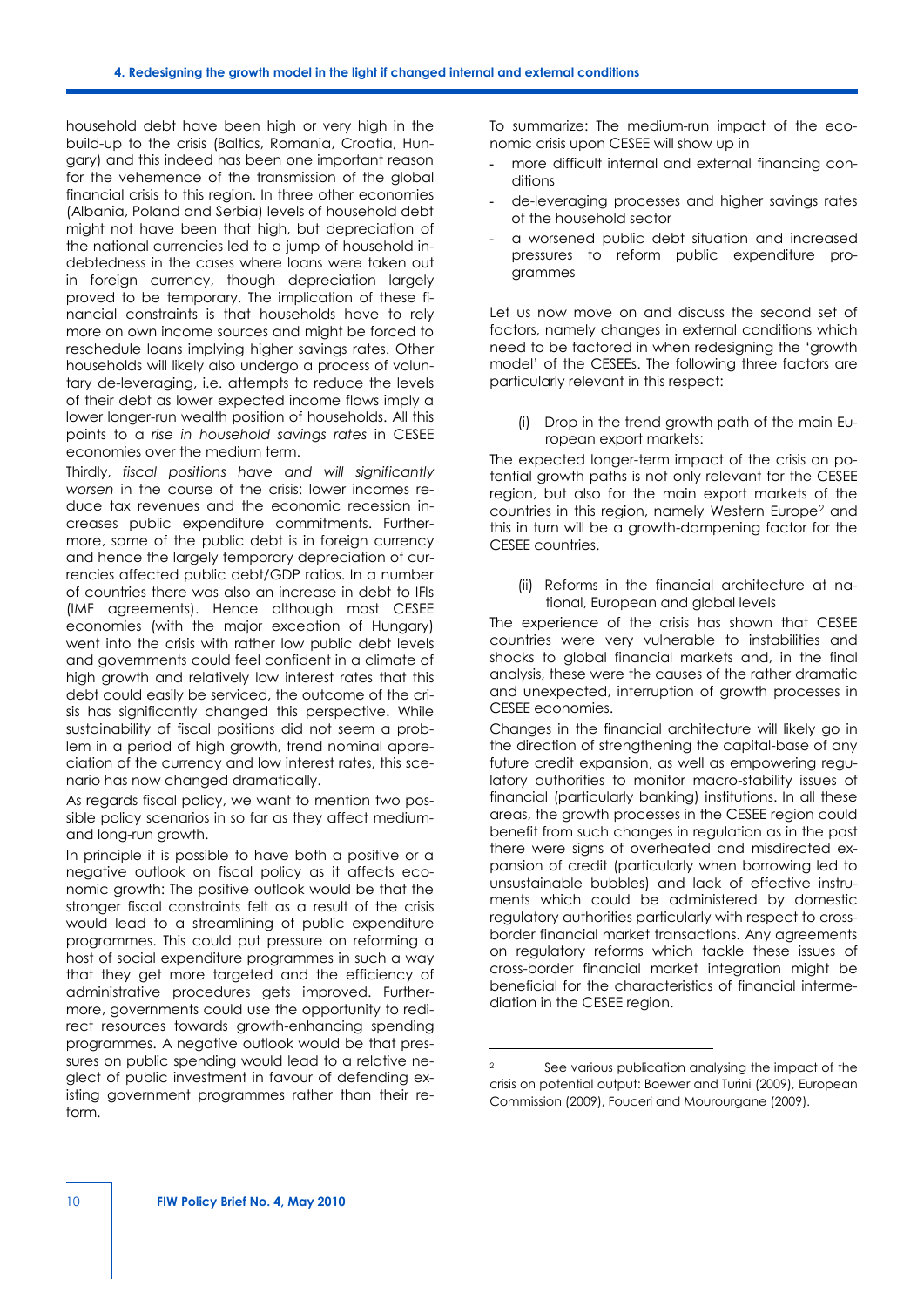(iii) New and differentiated positions vis-a-vis EMU membership

The experience of the crisis, particularly the fact that serious external accounts imbalances and processes of credit expansion made CESEE economies prone to contagion effects, has produced the feeling that non-Euro CESEE countries are indeed very vulnerable to financial market shocks. This had a number of contrary effects: Within the Euro-system, it strengthened the sentiment that any quick enlargement of the Eurogroup would add to financial instability of the group as a whole[3](#page-10-0). On the other side, the events have increased the desire of some would-be-members (Baltics, some Balkan economies) to join as fast as possible to obtain the support in terms of financial and monetary stability which full Euro-membership supplies. Lastly, the differential experiences of 'fix-ex' vs. 'flex-ex' countries during the crisis have also strengthened the position of some (mostly 'flex-ex') countries that giving up their own currency too soon deprives the economy of an important instrument to absorb shocks. Hence the likelihood of earlier or later entry has become much more diverse across CESEE economies as a result of the crisis and the balance is likely to tilt towards a stricter application of rules for EMU entry.

## **5. Policy suggestions to support a 'reoriented' growth model**

The main assets of the CESEE countries – their membership, pre-accession status or simply proximity to the EU, and all that this implies in terms of institution building and market access; as well as their relatively high human capital endowment and scope for productivity catching-up – that existed before the crisis will continue to prevail in the future and provide ground for optimism in terms of their growth prospects. On the other hand, some of the severe structural weaknesses of countries in the region have not disappeared and policy mistakes that were made in the run-up to the crisis – in the area of financial, monetary and fiscal policies – will have to be corrected in order to improve the sustainability of the growth process. Unfortunately such correction will have to take place in an environment of deteriorated external and internal conditions (see discussion in section 4 above).

Several policy suggestions emerge from the above analysis for the resumption of growth in the CESEE region and also point to the important differences relevant for different sub-groups of economies.

j

(i) Adjust to somewhat weaker reliance on net capital imports

Lower net capital imports (especially the net credit component) can be addressed in two ways: a) reduce the savings-investment gap of the private sector and – in due course as public finances deteriorate – through longer-run fiscal consolidation and b) make a sustained attempt to improve the current accounts though improvements in the competitiveness of the tradable sector. It is clear from our analysis that the adjustment to lower net capital imports is most severe in the economies which relied most heavily on such flows and in which the current accounts and savingsinvestment gaps were in serious disequilibrium. This means tackling the underlying factors which led to sustained external imbalances: in quite a few cases this means dealing with the issue of seriously 'misaligned real exchange rates' which is a particularly difficult issue to deal with in pegged or fixed exchange rate regimes without devaluation. Even under flexible exchange rate conditions, difficult phases of misaligned real exchange rates have emerged and this has to do with two issues: one are overly strong pressures on nominal exchange rate appreciations which are connected with financial market behaviour and for which better arrangements should result from financial market reforms; the other are wageproductivity dynamics which require improved arrangements for labour market bargaining systems. The issue of savings-investment imbalances is, of course, also closely linked to the difficulty of conducting monetary policy in economies with highly integrated cross-border financial markets.

Over the coming years, the CEEC region will receive increased flows from the EU budget as they either become full recipients of Structural Funds and other EU policy programmes or – in the case of other economies – the changes in pre-accession or candidate status might lead to an increase in such flows. This is a counter-weight to the more difficult situation with respect to private sector capital inflows.

(ii) Adjust to higher household savings rates but use these savings in the most growthenhancing manner

A likely outcome of the crisis will be a medium-term increase in the household savings rates in CESEE economies. Such an increase is to be welcomed for the longer run as, in many cases, savings rates were rather low in CESEE economies by international comparison and also low savings rates were the cause of severe imbalances in a number of economies. However, an upward adjustment of household savings rates will *ceteris paribus* lead to a medium-run problem of dampened domestic demand. This can be compensated through increased fiscal stimulus and/or a drive to support the tradable sector and hence net exports. Hence the issue of adjusting to higher medium-run domestic household savings rates is linked to the discussion on the role of fiscal policy in

<span id="page-10-0"></span><sup>3</sup> This position was further significantly strengthened by the strains which the post-crisis developments in the IPSG countries – Ireland, Portugal, Spain and particularly Greece – generated within the euro-bloc.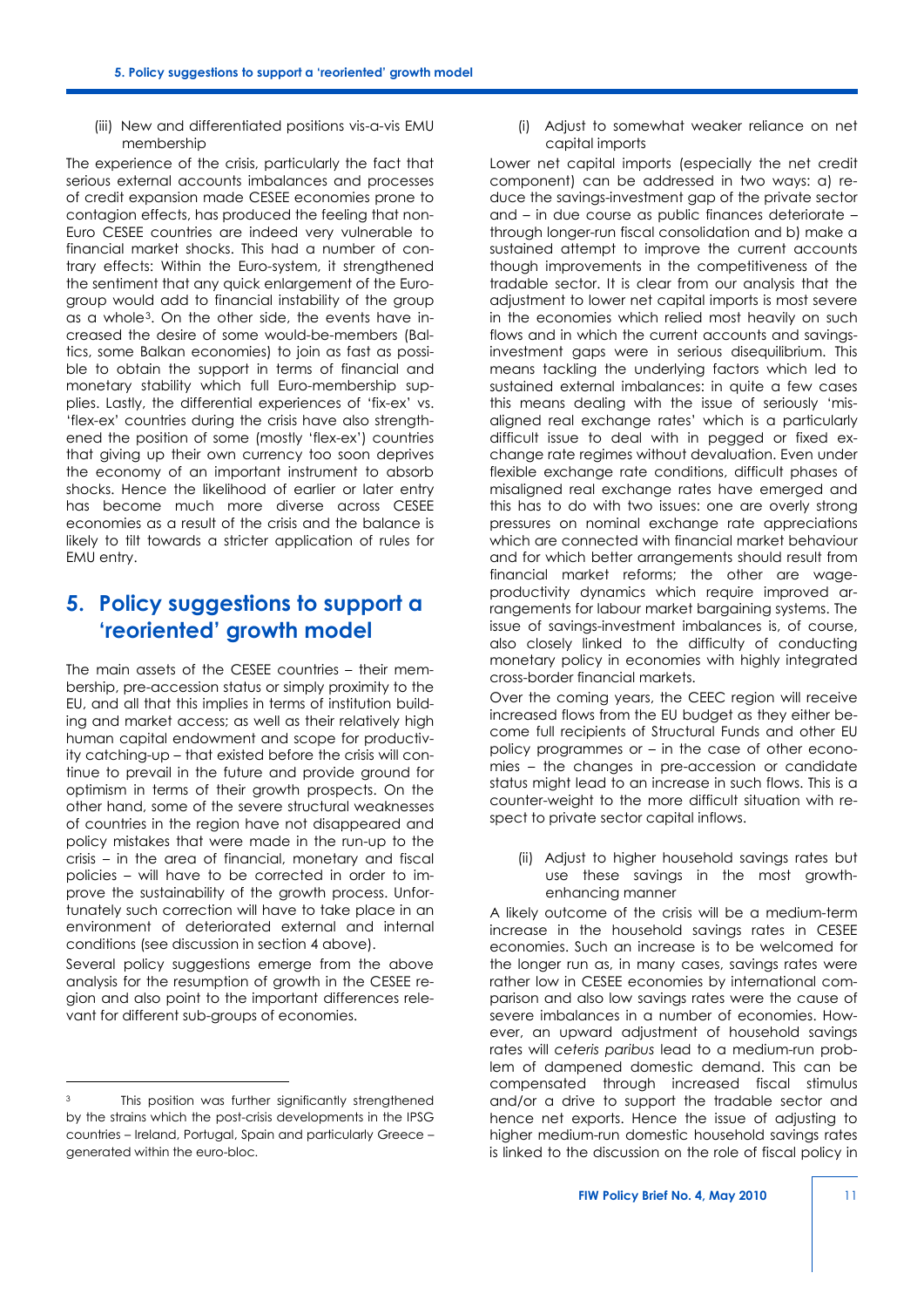CESEE in the course of the economic crisis and in its aftermath.

Furthermore, (see (iv) below), a sustained re-launch of growth in CESEE will require a more efficient use of savings than in the past. Policy instruments (credit support for SMEs, credit facilities to support skill acquisition, re-training and new technology adoption; controls on mortgage lending) could be used to make sure that savings flow in the direction that supports a sustained growth process and tackles the main weaknesses in external accounts (see also iv below).

(iii) Support the re-launch of the stalled credit system but ensure it operates with improved regulatory mechanisms.

Like in the more advanced Western economies it is vital for a sustained recovery that the credit system functions properly again. Hence there is an essential short-run challenge to reduce credit constraints to support the resumption of economic activity in an environment in which the private sector suffers from debt overhang. The expected deleveraging process in an environment in which the balance sheets of national and international banks are weak and the authority for bank restructuring is split up across national borders is a major challenge for monetary policy authorities at national and European levels. On the other hand, there is also the longer-run task to put in place improved regulatory mechanisms with regard to credit growth and also in credit allocation. Both these two issues are crucial for the prospects of recovery and the avoidance of recurrence of misallocations and imbalances which characterized the situation in quite a few economies before the crisis. Given past experience, it will in this context also be important to support a shift in banks' lending policies in the direction of more credit to the enterprise sector and less to the household sector.

(iv) Aim at the sustainability of fiscal balances, in part by redirecting public expenditure programmes in a growth-enhancing direction.

The crisis has led to serious increases in public debt positions in the CEECs although public debt levels remain significantly lower than the average in Western Europe. Nonetheless, given the more difficult financing possibilities of such debt following the crisis, attention to sustainability issues is important; this must however be weighed against the need for fiscal stimulus programmes in the shorter run to compensate for rising savings rates in the household sector and the difficult exporting conditions. Improvements in the structure of expenditure programmes and especially a redirection towards growth-enhancing items (education, infrastructure, etc.) are certainly called for.

#### (v) Policies directed at 'growth drivers'

Given the importance of strengthening the tradable sector in many of the CEEC economies, the whole host of policies running under the headings of human capital policy, technology policy, industrial and regional policy should be employed. They have particular relevance for economies which have so far not been able to reverse the early deep process of deindustrialization and where investment patterns favoured the expansion of non-tradable as compared to tradable sectors. Such policies may to some extent compensate for a reduced inflow of FDI which was the main agent of industrial structural up-grading before the crisis and may make the region attractive when foreign investment resumes and cross-border production integration proceeds again. The various EU regional and other policy programmes should be used in a complementary fashion to support such policies. Design of such policies and the timing of spending should be coordinated with Commission Services in such a way that they support a timely relaunch of growth and support a sustainable growth trajectory. Governance mechanisms to ensure that programmes are used efficiently need to be put into place or strengthened.

(vi) Deal with demographic aspects through labour market and educational policies but also by developing an active (human capitalenhancing) migration policy

CESEEs have – in most cases – to cope with an even worse demographic prospect in terms of ageing than most Western European countries. Policies directed at increasing the utilization of the available labour force (activity and employment rates) as well as improving its quality through human capital enhancing policies will have to be an important item on the policy agenda. On top of that, CESEEs which had for long been net-emigrant countries, will have to learn the art of successful (and human capital enhancing) migration policy.